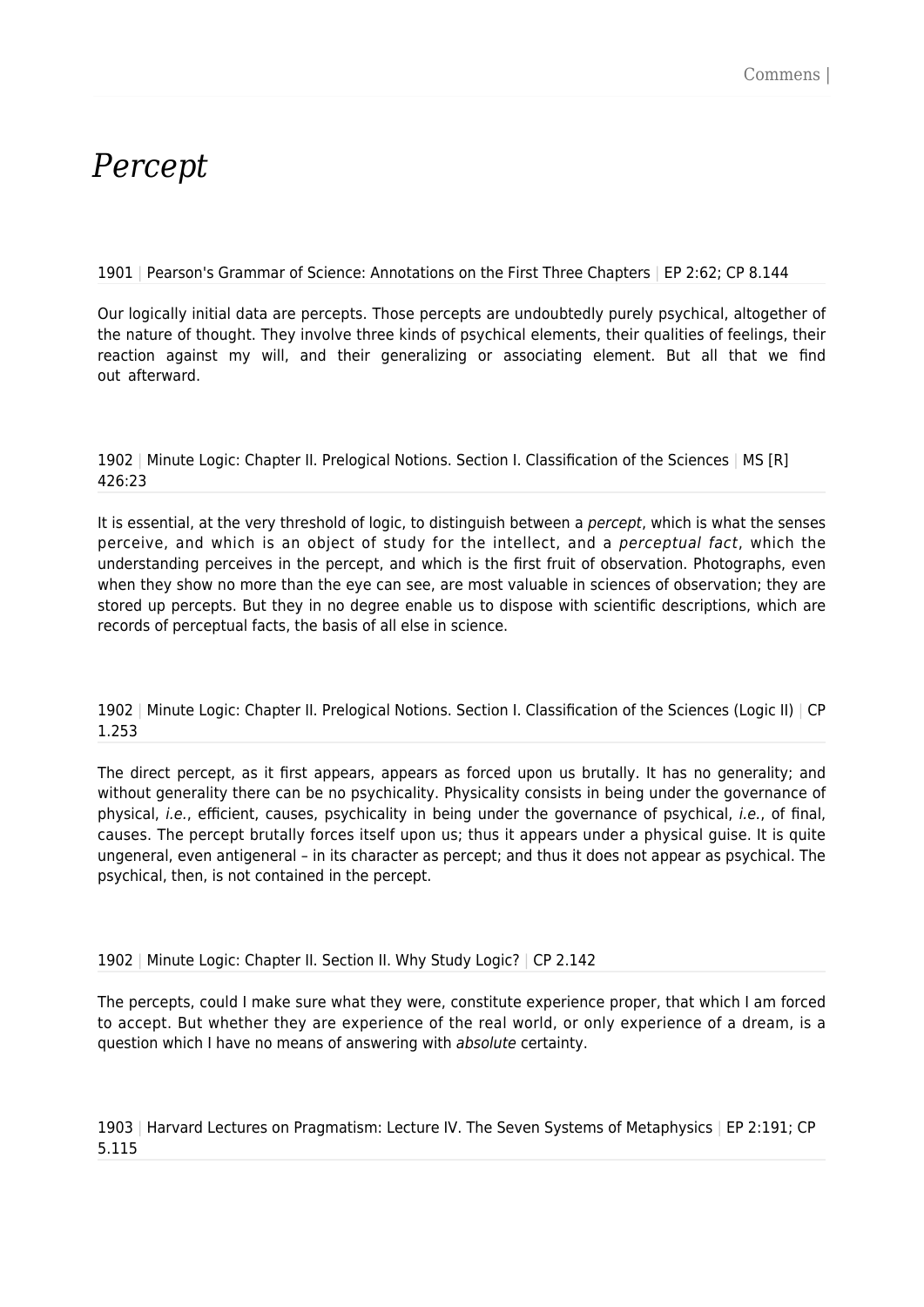Even after the percept is formed there is an operation which seems to me to be quite uncontrollable. It is that of judging what it is that the person perceives. A judgment is an act of formation of a mental proposition combined with an adoption of it or act of assent to it. A percept on the other hand is an image or moving picture or other exhibition.

#### 1903 | Telepathy | CP 7.619-21

Let us say that, as I sit here writing, I see on the other side of my table, a yellow chair with a green cushion. That will be what psychologists term a "percept" (res percepta). They also frequently call it an "image." With this term I shall pick no quarrel. Only one must be on one's guard against a false impression that it might insinuate. Namely, an "image" usually means something intended to represent, – virtually professing to represent, – something else, real or ideal. So understood, the word "image" would be a misnomer for a percept. The chair I appear to see makes no professions of any kind, essentially embodies no intentions of any kind, does not stand for anything. It obtrudes itself upon my gaze; but not as a deputy for anything else, not "as" anything. It simply knocks at the portal of my soul and stands there in the doorway.

It is very insistent, for all its silence. It would be useless for me to attempt to pooh-pooh it, and say, "Oh come, I don't believe in the chair." I am forced to confess that it appears. Not only does it appear, but it disturbs me, more or less. I cannot think the appearance is not there, nor dismiss it as I would a fancy. I can only get rid of it by an exertion of physical force.

It is a forceful thing. Yet it offers no reason, defence, nor excuse for its presence. It does not pretend to any right to be there. It silently forces itself upon me.

### 1903 | Telepathy | CP 7.625

…two utterly different kinds of elements go to compose any percept. In the first place, there are the qualities of feeling or sensation, each of which is something positive and sui generis, being such as it is quite regardless of how or what anything else is. On account of this self-sufficiency, it is convenient to call these the elements of "Firstness." In the percept, these elements of Firstness are perceived to be connected in definite ways. A visual percept of a chair has a definite shape. If it is yellow with a green cushion, that is quite different from being green with a yellow cushion. These connectives are directly perceived, and the perception of each of them is a perception at once of two opposed objects, – a double awareness. In respect to each of these connections, one part of the percept appears as it does relatively to a second part. Hence, it is convenient to call them elements of "Secondness." The vividness with which a percept stands out is an element of secondness; because the percept is vivid in proportion to the intensity of its effect upon the perceiver. These elements of secondness bring with them the peculiar singleness of the percept. This singleness consists in a double definiteness. For on the one hand, the percept contains no blank gaps which, in representing it, we are free to fill as we like. What I mean will be seen if we consider any knowledge we can have of the future. I heard somebody say that the Brooklyn bridge would fall some day. The only way in which he could even think he knew that would be by knowing that any bridge I might select that should be constructed in a certain way would fall. There is no such universality about the percept. It is quite individual. On the other hand, the definiteness of the percept is of a perfectly explicit kind. In any knowledge of the past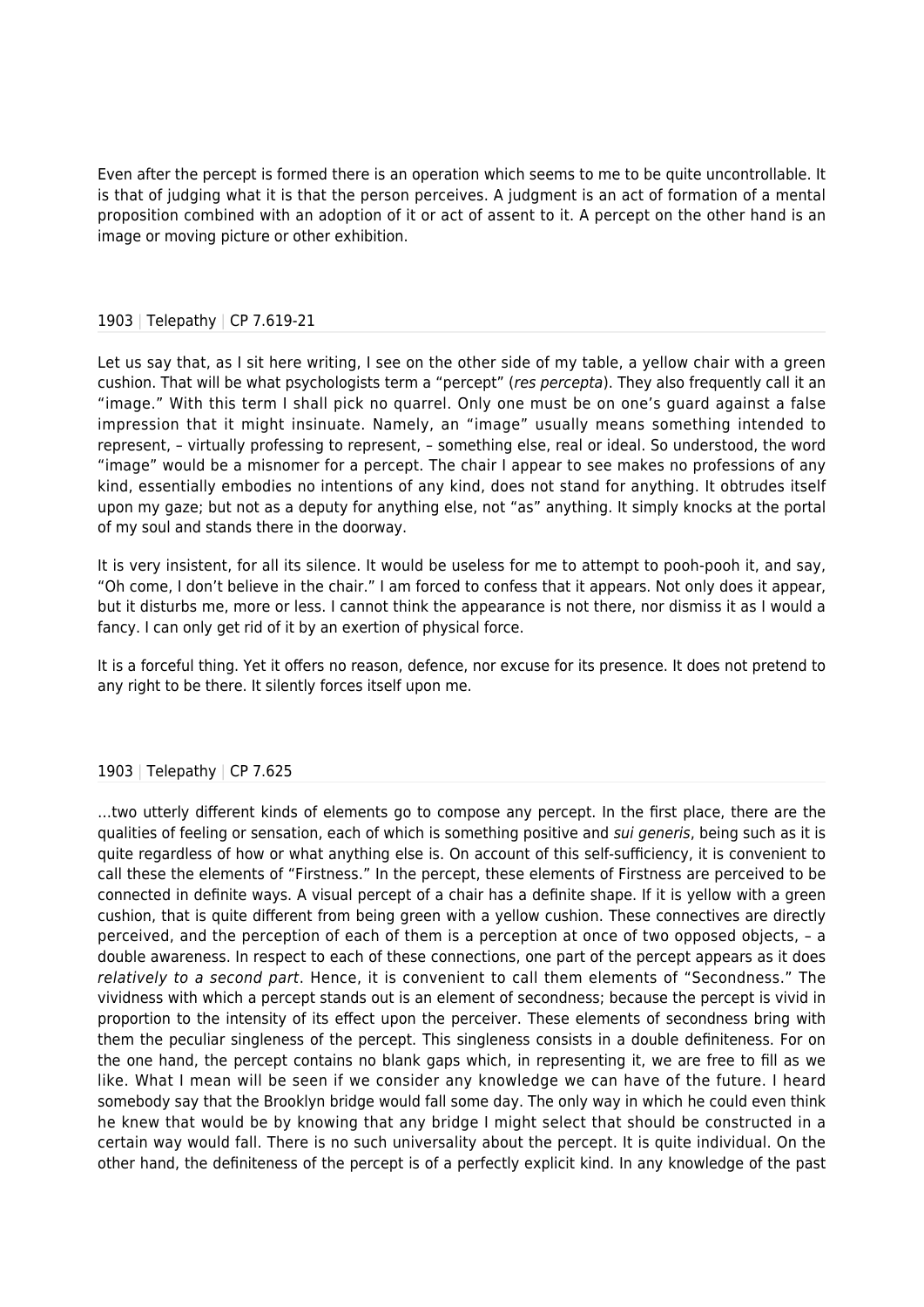something is, as it were, held in reserve. There is an indicated gap which we are not free to fill but which further information may fill. We know that the Sphinx was made by some king of Egypt. But what one? The percept, however, exhibits itself in full. These two kinds of definiteness, first, that the percept offers no range of freedom to anybody who may undertake to represent it, and secondly, that it reserves no freedom to itself to be one way or another way, taken together, constitute that utter absence of "range" which is called the singularity, or singleness, of the percept, the one making it individual and the other positive. The percept is, besides, whole and undivided. It has parts, in the sense that in thought it can be separated; but it does not represent itself to have parts. In its mode of being as a percept it is one single and undivided whole.

1904 | Reason's Conscience: A Practical Treatise on the Theory of Discovery; Wherein logic is conceived as Semeiotic | HP 2:809-10; MS 693:378-80

Knowledge takes its rise from the percept, which is the object perceived in a single act of perceiving. [—] The percepts are not knowledge, but are the starting points of knowledge, in which many percepts and possibilities of percepts are worked up into propositions.

### 1904-10-03 | Letters to William James | CP 8.300

Percepts are signs for psychology; but they are not so for phenomenology.

1905 | Notes on Portions of Hume's "Treatise on Human Nature" | MS [R] 939:29

The first cognition which we can recognize is a percept. Different people are different; but to me a percept is very much like a moving picture, accompanied by sounds and other sensations. I am also conscious of its being there in spite of me, so that I resist it, that is a sort of inertia tending to object to surprise is overcome in perceiving. It is there by brute force.

### 1906 | Prolegomena to an Apology for Pragmaticism | CP 4.539

A fact of Immediate Perception is not a Percept, nor any part of a Percept; a Percept is a Seme, while a fact of Immediate Perception or rather the Perceptual Judgment of which such fact is the Immediate Interpretant, is a Pheme that is the direct Dynamical Interpretant of the Percept, and of which the Percept is the Dynamical Object, and is with some considerable difficulty (as the history of psychology shows), distinguished from the Immediate Object, though the distinction is highly significant.

#### 1907 | Pragmatism | EP 2:419

…percepts, that is, complex feelings endowed with compulsiveness…